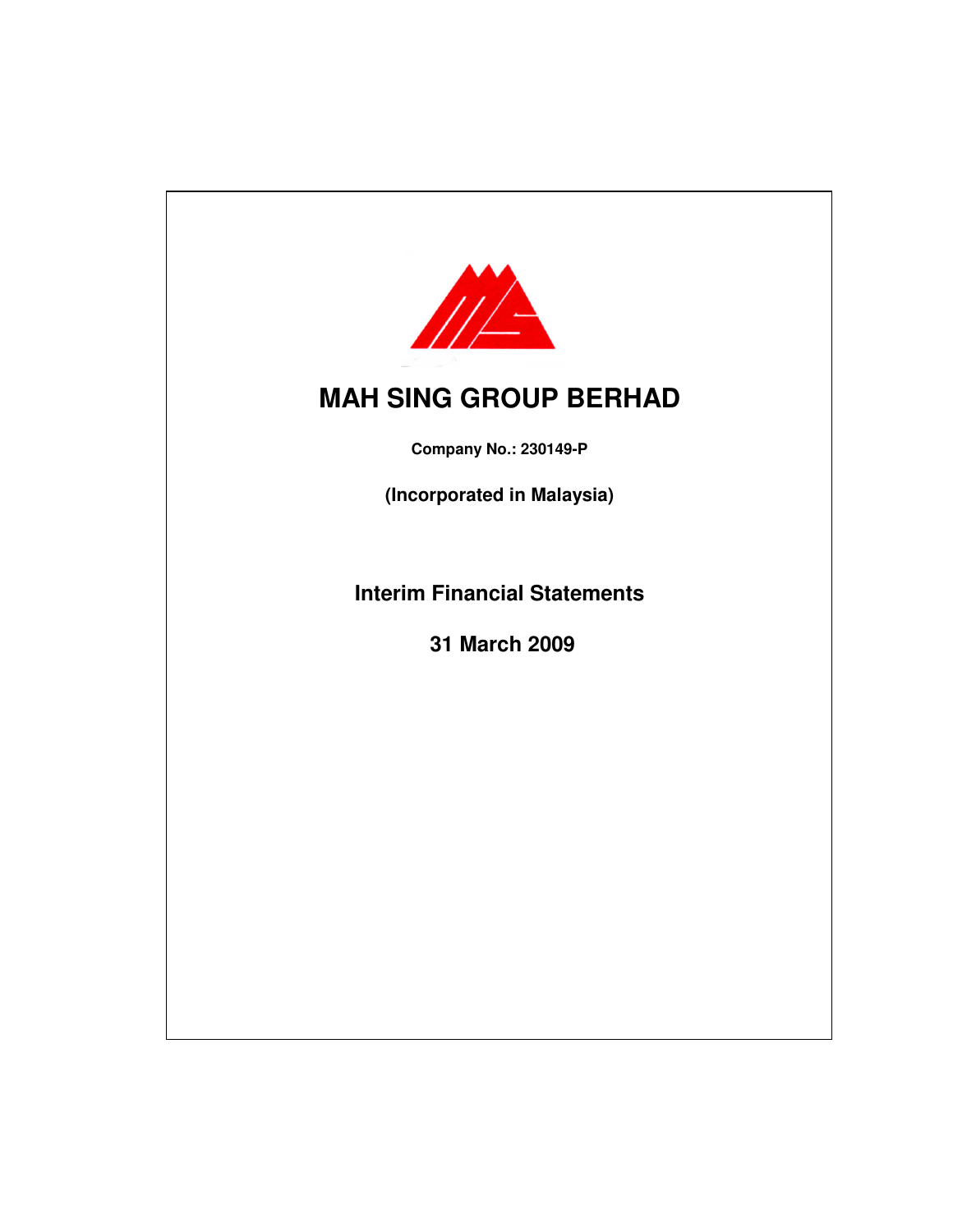**MAH SING GROUP BERHAD**

**Company No.: 230149-P (Incorporated in Malaysia)**

**Interim Financial Statements - 31 March 2009**

|                                                               | Page No. |
|---------------------------------------------------------------|----------|
| <b>Condensed Consolidated Balance Sheets</b>                  |          |
| <b>Condensed Consolidated Income Statements</b>               | 2        |
| <b>Condensed Consolidated Statements Of Changes In Equity</b> | 3        |
| <b>Condensed Consolidated Cash Flow Statements</b>            | 4        |
| <b>Notes To The Interim Financial Statements</b>              | 5 - 10   |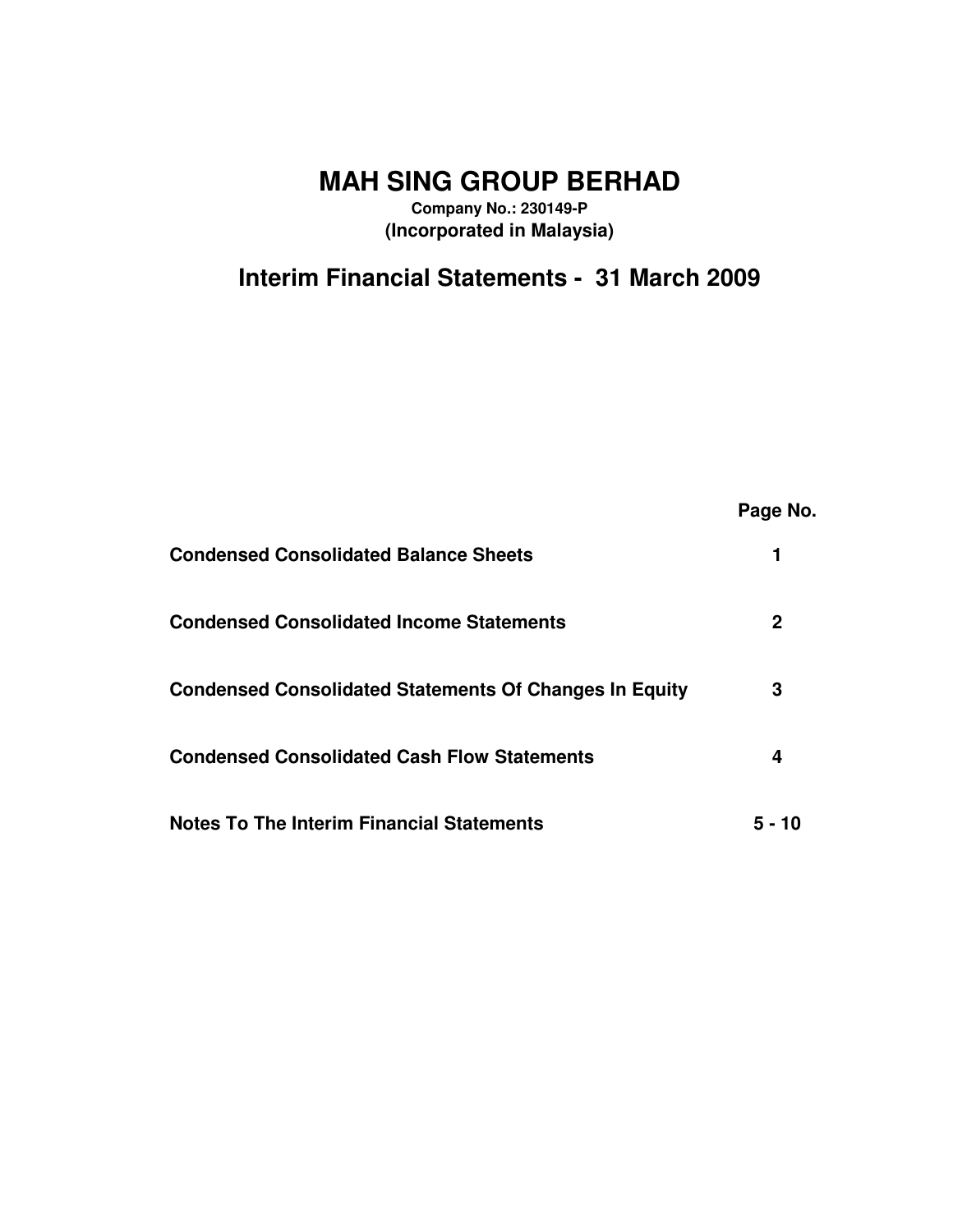### MAH SING GROUP BERHAD

(Company No.: 230149-P) (Incorporated in Malaysia)

### CONDENSED CONSOLIDATED BALANCE SHEETS

AS AT 31 MARCH 2009

(The figures have not been audited)

|                                                                           | (UNAUDITED) | (AUDITED)  |
|---------------------------------------------------------------------------|-------------|------------|
|                                                                           | AS AT       | AS AT      |
|                                                                           | 31/03/2009  | 31/12/2008 |
|                                                                           | (RM'000)    | (RM'000)   |
| <b>ASSETS</b>                                                             |             |            |
| <b>Non-current assets</b>                                                 |             |            |
| Property, plant and equipment                                             | 59,156      | 59,458     |
| Other Investment                                                          |             |            |
| Land held for property development                                        | 47,099      | 47,099     |
| Intangible assets                                                         | 10          | 12         |
| Prepaid lease payments                                                    | 5,369       | 5,330      |
| Deferred tax assets                                                       | 700         | 700        |
|                                                                           | 112,334     | 112,600    |
| <b>Current Assets</b>                                                     |             |            |
| Property development cost                                                 | 600,378     | 624,626    |
| Inventories                                                               | 31,746      | 31,769     |
| Trade and other receivables                                               | 297,554     | 249,562    |
| Current tax assets                                                        | 9,376       | 8,720      |
| Deposits with licensed banks                                              | 127,876     | 131,552    |
| Cash and bank balances                                                    | 26,459      | 40,684     |
|                                                                           | 1,093,389   | 1,086,913  |
| <b>TOTAL ASSETS</b>                                                       | 1,205,723   | 1,199,513  |
|                                                                           |             |            |
| <b>EQUITY AND LIABILITIES</b>                                             |             |            |
| Equity attributable to equity holders of the Company                      |             |            |
| Share capital                                                             | 313,675     | 313,423    |
| Share premium                                                             | 134,215     | 134,167    |
| Other reserves                                                            | 6,128       | 5,162      |
| <b>Retained profits</b>                                                   | 260,195     | 237,523    |
|                                                                           | 714,213     | 690,275    |
| <b>Minority interests</b>                                                 | 6,171       | 6,335      |
| <b>Total equity</b>                                                       | 720,384     | 696,610    |
|                                                                           |             |            |
| <b>Non-current liabilities</b>                                            |             |            |
| Long term borrowings                                                      | 199,754     | 181,929    |
| Deferred payables                                                         | 2,768       | 2,776      |
| Deferred taxation                                                         | 618         | 618        |
|                                                                           | 203,140     | 185,323    |
|                                                                           |             |            |
| <b>Current Liabilities</b>                                                |             |            |
| Trade and other payables                                                  | 222,948     | 265,188    |
| Term Ioans                                                                | 42,820      | 35,012     |
| Short term borrowings                                                     | 2,338       | 2,117      |
| <b>Bank overdrafts</b>                                                    | 438         | 29         |
| Current tax liabilities                                                   | 13,655      | 15,234     |
|                                                                           | 282,199     | 317,580    |
|                                                                           |             |            |
| <b>Total liabilities</b>                                                  | 485,339     | 502,903    |
| <b>TOTAL EQUITY AND LIABILITIES</b>                                       | 1,205,723   | 1,199,513  |
|                                                                           |             |            |
|                                                                           |             |            |
| Net assets per share attributable to equity holders of the<br>Company(RM) | 1.14        |            |
|                                                                           |             | 1.10       |

The Condensed Consolidated Balance Sheets should be read in conjunction with the audited financial statements for the financial year ended 31 December 2008 and the accompanying explanatory notes attached to the interim financial statements.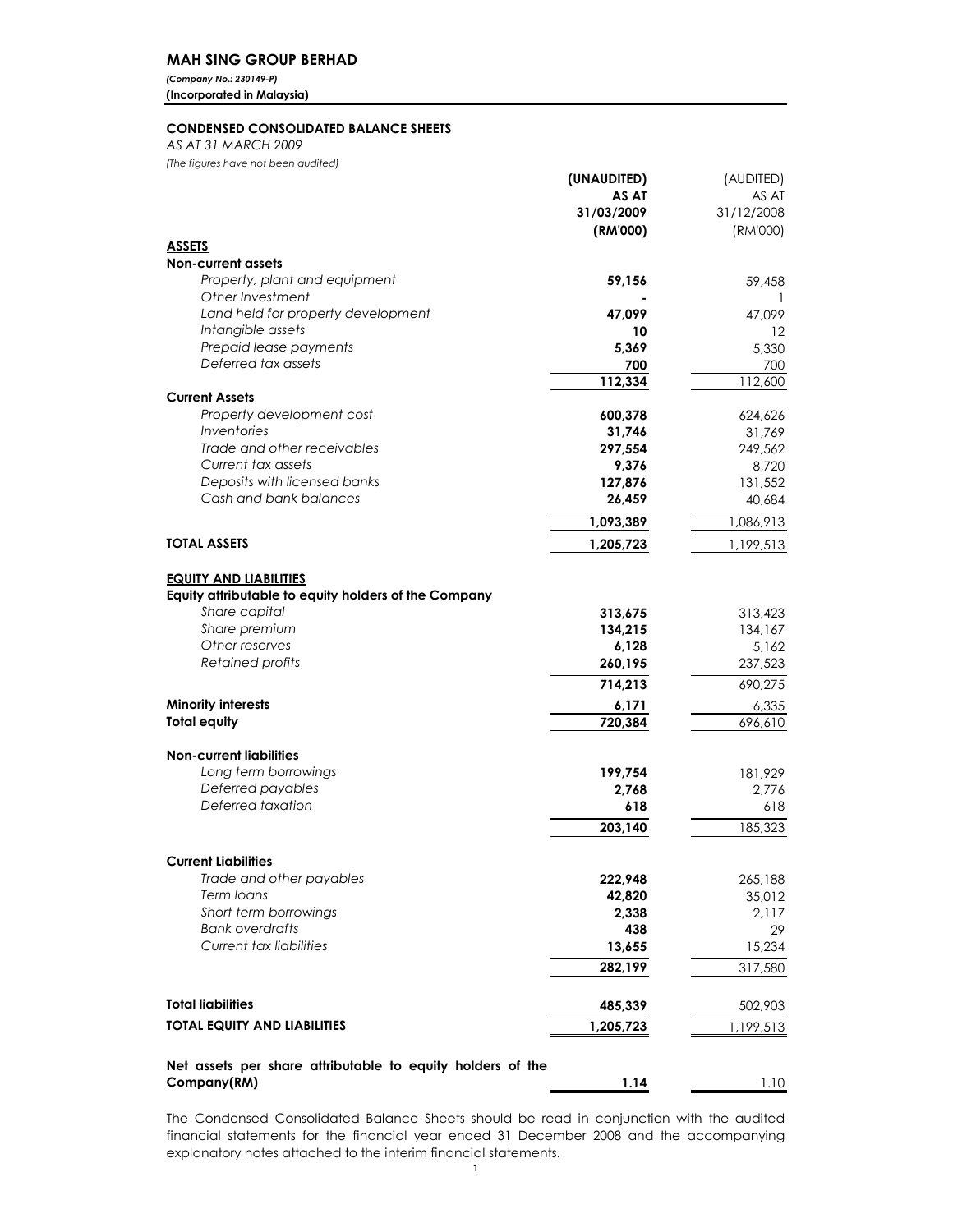# Mah Sing Group Berhad

(Company No.: 230149-P) (Incorporated in Malaysia)

## CONDENSED CONSOLIDATED INCOME STATEMENTS

For the financial period ended 31 March 2009

(The figures have not been audited)

|                                                                   | 3 months ended |            | <b>Period ended</b> |            |  |
|-------------------------------------------------------------------|----------------|------------|---------------------|------------|--|
|                                                                   | 31/03/2009     | 31/03/2008 | 31/03/2009          | 31/03/2008 |  |
|                                                                   | (RM'000)       | (RM'000)   | (RM'000)            | (RM'000)   |  |
| Revenue                                                           | 150,315        | 140,665    | 150,315             | 140,665    |  |
| Cost of Sales                                                     | (102, 922)     | (96, 649)  | (102, 922)          | (96, 649)  |  |
| Gross profit                                                      | 47,393         | 44,016     | 47,393              | 44,016     |  |
| Other income                                                      | 205            | 1,126      | 205                 | 1,126      |  |
| Administrative expenses                                           | (11, 166)      | (9,950)    | (11, 166)           | (9,950)    |  |
| Selling and marketing expenses                                    | (4, 490)       | (2,963)    | (4, 490)            | (2,963)    |  |
| Interest income                                                   | (85)           | (72)       | (85)                | (72)       |  |
| Finance costs                                                     | (738)          | (1, 242)   | (738)               | (1, 242)   |  |
| Profit before taxation                                            | 31,119         | 30,915     | 31,119              | 30,915     |  |
| Income tax expense                                                | (8,946)        | (8, 598)   | (8,946)             | (8, 598)   |  |
| Profit for the period                                             | 22,173         | 22,317     | 22,173              | 22,317     |  |
| Attributable to:                                                  |                |            |                     |            |  |
| Equity holders of the Company                                     | 22,631         | 22,309     | 22,631              | 22,309     |  |
| Minority interests                                                | (458)          | 8          | (458)               | 8          |  |
|                                                                   | 22,173         | 22,317     | 22,173              | 22,317     |  |
| Earnings per share attributable to equity holders of the Company: |                |            |                     |            |  |

| - Basic (sen)            | Note B13 | 3.61 | 3.59 | 3.61 | 3.59 |
|--------------------------|----------|------|------|------|------|
| - Diluted (sen) Note B13 |          | 3.60 | 3.55 | 3.60 | 3.55 |

The Condensed Consolidated Income Statements should be read in conjunction with the audited financial statements for the financial year ended 31 December 2008 and the accompanying explanatory notes attached to the interim financial statements.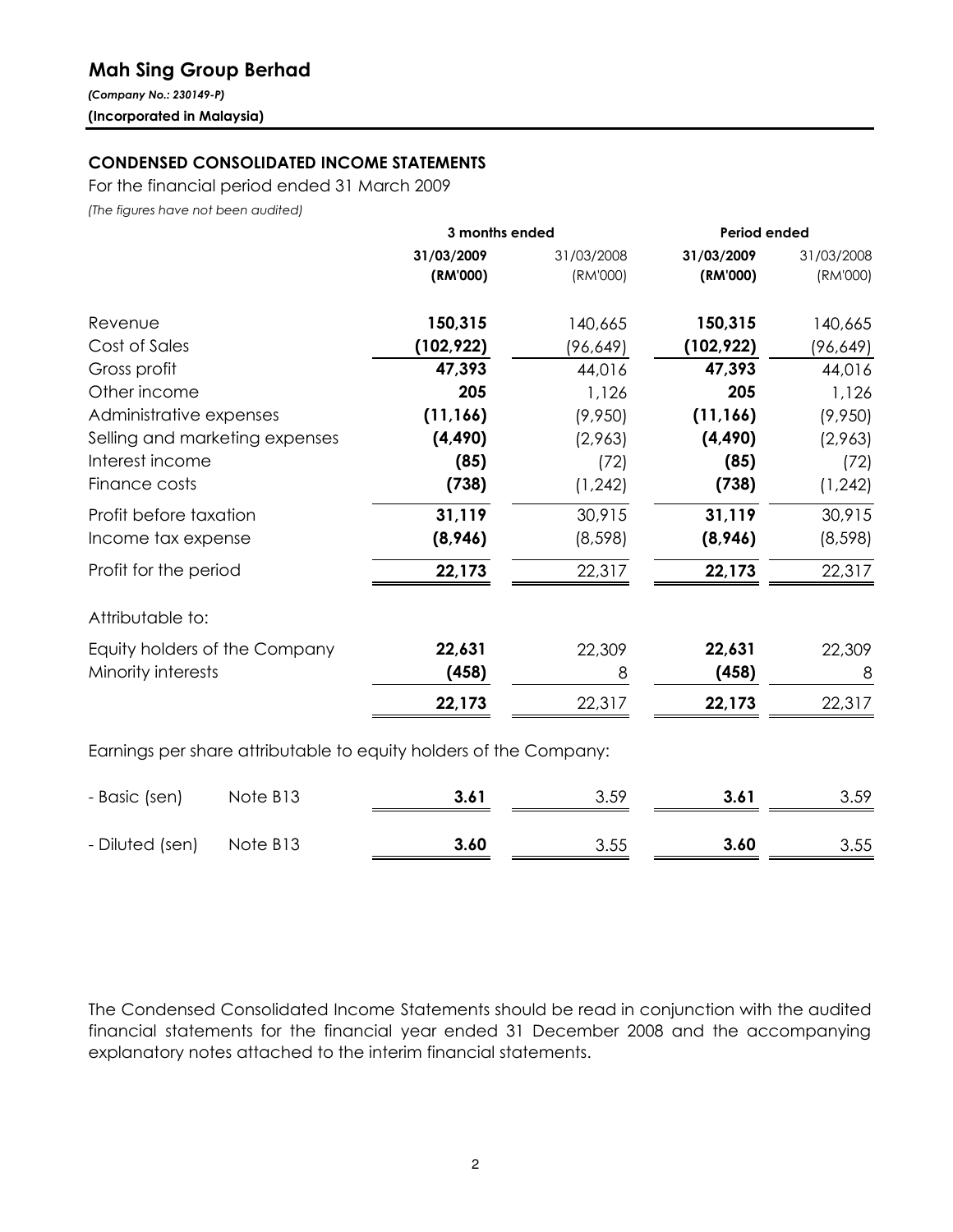#### Mah Sing Group Berhad

(Company No.: 230149-P)

(Incorporated in Malaysia)

#### CONDENSED CONSOLIDATED STATEMENTS OF CHANGES IN EQUITY

For the financial period ended 31 March 2009

(The figures have not been audited)

|                                                                     |                  | Attributable to equity holders of the Company |                                    |                                                       |                      |                  | Minority         | Total    |
|---------------------------------------------------------------------|------------------|-----------------------------------------------|------------------------------------|-------------------------------------------------------|----------------------|------------------|------------------|----------|
|                                                                     |                  |                                               | Non-Distributable                  |                                                       | <b>Distributable</b> |                  | <b>Interests</b> | Equity   |
| 3 months                                                            | Share<br>capital | Share<br>premium                              | Exchange<br>fluctuation<br>reserve | Equity-settled<br><b>Employees Benefit</b><br>Reserve | Retained<br>earnings | Total            |                  |          |
| ended 31 March 2009                                                 | (RM'000)         | (RM'000)                                      | (RM'000)                           | (RM'000)                                              | (RM'000)             | (RM'000)         | (RM'000)         | (RM'000) |
| <b>Balance at 1/1/2009</b><br>Amount recognised directly in equity: | 313,423          | 134,167                                       | 5,092                              | 70                                                    | 237,523              | 690,275          | 6,335            | 696,610  |
| Foreign exchange fluctuation                                        |                  |                                               | 1,007                              |                                                       | $\blacksquare$       | 1,007            | 294              | 1,301    |
| Net profit for the financial period                                 |                  | ٠                                             |                                    | $\blacksquare$                                        | 22,631               | 22,631           | (458)            | 22,173   |
| Total recognised income and expense for the period                  | ۰                | ٠                                             | 1,007                              | $\overline{\phantom{a}}$                              | 22,631               | 23,638           | (164)            | 23,474   |
| Issuance of ordinary shares pursuant to:<br>- Exercise of warrants  | 163              |                                               |                                    |                                                       |                      | 163              |                  | 163      |
| - Exercise of employees share options                               | 89               | 48                                            |                                    | (41)                                                  | 41                   | 137              |                  | 137      |
| Balance at 31/03/2009                                               | 313,675          | 134,215                                       | 6,099                              | 29                                                    | 260,195              | 714,213          | 6,171            | 720,384  |
|                                                                     |                  | Attributable to equity holders of the Company |                                    |                                                       |                      |                  | Minority         | Total    |
|                                                                     |                  | Non-Distributable<br>Distributable            |                                    |                                                       |                      | <b>Interests</b> | Equity           |          |
|                                                                     | Share            | Share                                         | Exchange<br>fluctuation            | Equity-settled<br><b>Employees Benefit</b>            | Retained             |                  |                  |          |
| 3 months                                                            | capital          | premium                                       | reserve                            | Reserve                                               | earnings             | Total            |                  |          |
| ended 31 March 2008                                                 | (RM'000)         | (RM'000)                                      | (RM'000)                           | (RM'000)                                              | (RM'000)             | (RM'000)         | (RM'000)         | (RM'000) |

| ,,,,,,,,,,, |                          | ,,,,,,,,,, | ,,,,,,,,,, | 111110001 | ,,,,,,,,,, | ,,,,,,,,,,               | ,,,,,,,,,, |
|-------------|--------------------------|------------|------------|-----------|------------|--------------------------|------------|
| 310.671     | 133,908                  | 4.256      | 259        | 181.223   | 630.317    | 5.455                    | 635,772    |
|             | $\overline{\phantom{a}}$ | (317)      |            |           | (317)      | (170)                    | (487)      |
|             |                          |            |            | 22,309    | 22,309     | 8                        | 22,317     |
|             | -                        | (317)      | -          | 22,309    | 21.992     | (162)                    | 21,830     |
|             |                          |            |            |           |            |                          |            |
| 138         | $\overline{\phantom{a}}$ |            |            |           | 138        |                          | 138        |
| 101         | 55                       | -          | (35)       | 35        | 156        | $\overline{\phantom{a}}$ | 156        |
| 310,910     | 133,963                  | 3,939      | 224        | 203,567   | 652,603    | 5,293                    | 657,896    |
|             |                          | ,,,,,,,,,, |            |           |            |                          |            |

The Condensed Consolidated Statements of Changes in Equity should be read in conjunction with the audited financial statements for the financial year ended <sup>31</sup> December <sup>2008</sup> and the accompanying explanatory notes attached to the interim financial statements.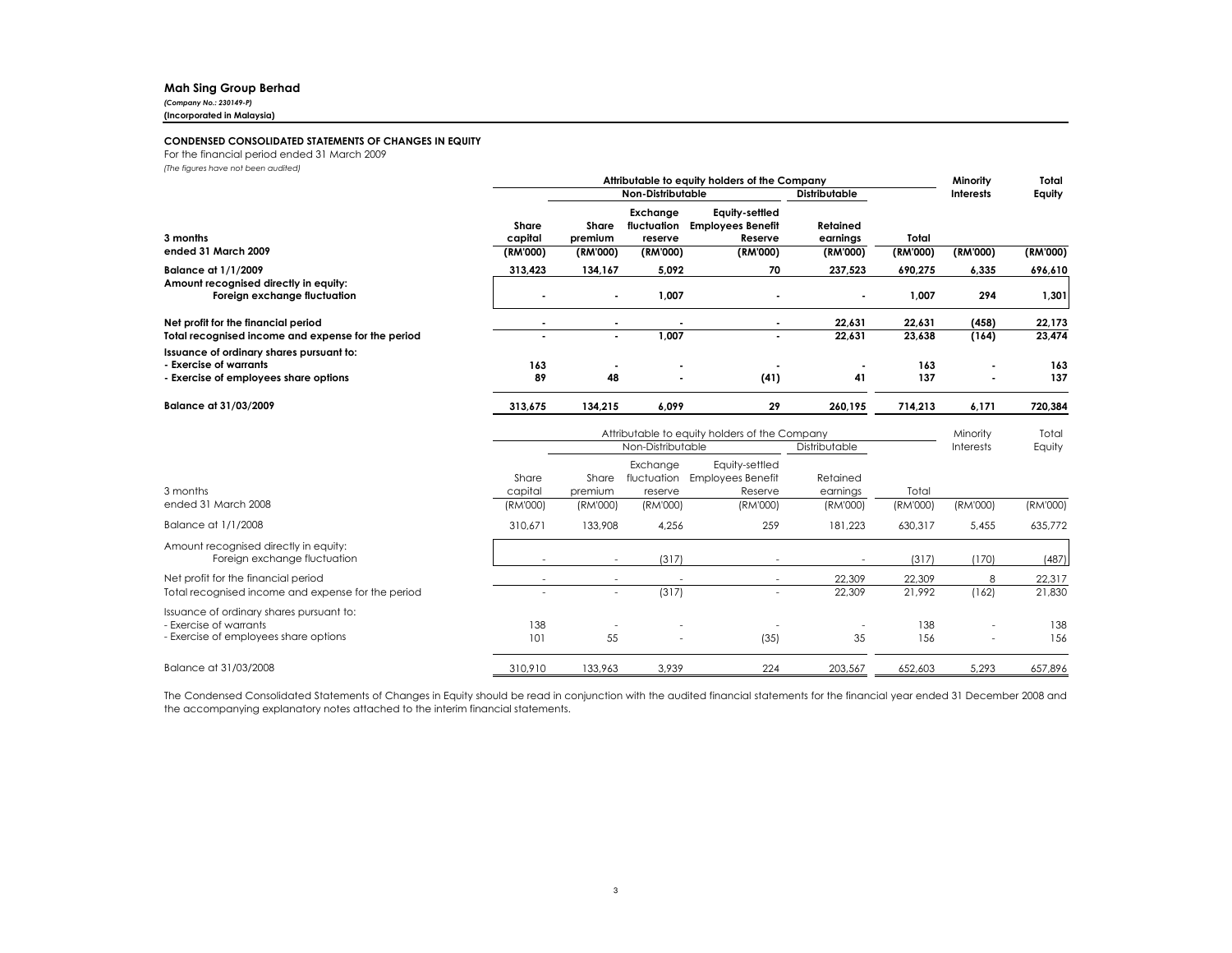## MAH SING GROUP BERHAD

(Company No.: 230149-P) (Incorporated in Malaysia)

### CONDENSED CONSOLIDATED CASH FLOW STATEMENTS

For the financial period ended 31 March 2009 (The figures have not been audited)

|                                                            | 3 months<br>ended<br>31/03/2009<br>(RM'000) | 3 months<br>ended<br>31/03/2008<br>(RM'000) |
|------------------------------------------------------------|---------------------------------------------|---------------------------------------------|
| Net cash used in operating activities                      | (39, 713)                                   | (67,026)                                    |
| Net cash used in investing activities                      | (4,094)                                     | (2,176)                                     |
| Net cash from/(used in) financing activities               | 23,104                                      | (3,963)                                     |
| Net decrease in cash and cash equivalents                  | (20, 703)                                   | (73, 165)                                   |
| Effects of exchange rate changes                           | 87                                          | (6)                                         |
| Cash and cash equivalents at beginning of financial period | 160,352                                     | 200,358                                     |
| Cash and cash equivalents at end of financial period       | 139,736                                     | 127,187                                     |

Cash and cash equivalents at the end of the financial period comprise the following:

| As at<br>31/03/2009 | As at<br>31/03/2008 |
|---------------------|---------------------|
| (RM'000)            | (RM'000)            |
| 127,876             | 99,532              |
| 26,459              | 31,177              |
| (438)               | (538)               |
| 153,897             | 130,171             |
| (664)               | (705)               |
| (13, 497)           | (2, 279)            |
| 139,736             | 127.187             |
|                     |                     |

The Condensed Consolidated Cash Flow Statements should be read in conjunction with the audited financial statements for the financial year ended 31 December 2008 and the accompanying explanatory notes attached to the interim financial statements.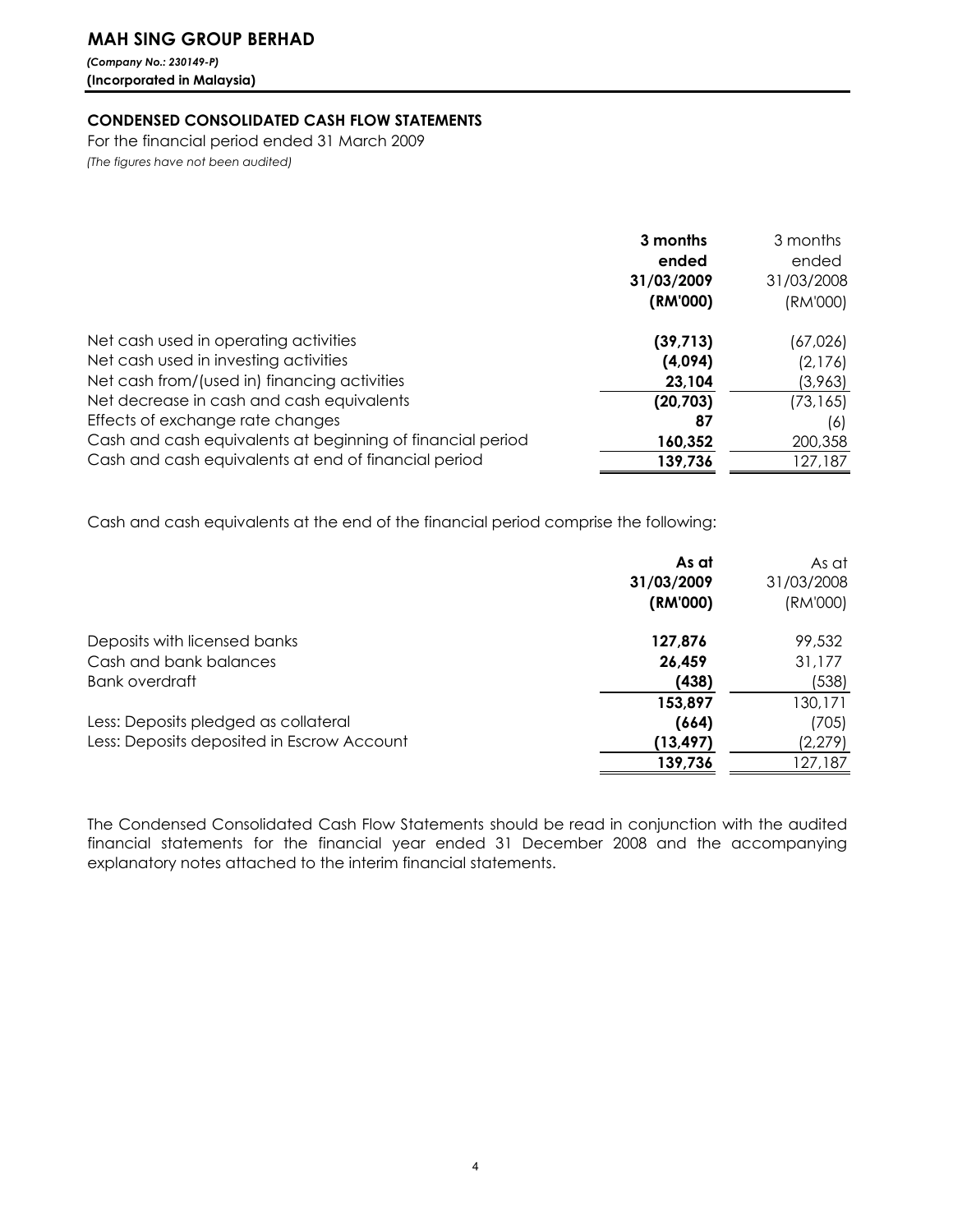#### A Explanatory Notes

#### A1 Basis of Preparation

The interim financial statements are unaudited and have been prepared in accordance with Financial Reporting Standard ("FRS") No. 134 : Interim Financial Reporting and Paragraph 9.22 of the Listing Requirements of Bursa Malaysia Securities Berhad ("Bursa Securities").

The interim financial statements should be read in conjunction with the Group's audited financial statements for the financial year ended 31 December 2008. The explanatory notes attached to the interim financial statements provide an explanation of events and transactions that are significant to an understanding of the changes in the financial position and performance of the Group since the financial year ended 31 December 2008.

The significant accounting policies and methods of computation adopted for the interim financial statements are consistent with those adopted for the audited financial statements for the financial year ended 31 December 2008.

#### A2 Seasonal or cyclical factors

The operations of the Group were not significantly affected by any seasonal or cyclical factors during the financial period under review.

#### A3 Unusual items affecting assets, liabilities, equity, net income or cash flows

There were no unusual items affecting the assets, liabilities, equity, net income or cash flows of the Group for the financial period under review.

#### A4 Changes in estimates

There were no material changes in estimates for the financial period under review.

#### A5 Debt and equity securities

During the financial period ended 31 March 2009, the Company increased its issued and paid up ordinary share capital from RM313,422,791 to RM313,675,373 by way of:

a) issuance of 178,874 new ordinary shares of RM0.50 each pursuant to exercise of employees share options; and

b) issuance of 326,289 new ordinary shares of RM0.50 each pursuant to exercise of warrants.

Save for the above, there were no issuance and repayment of debt and equity securities, share buybacks, share cancellations, share held as treasury shares and resale of treasury shares during the financial period under review.

#### A6 Dividends paid

There were no dividend paid during the financial period under review.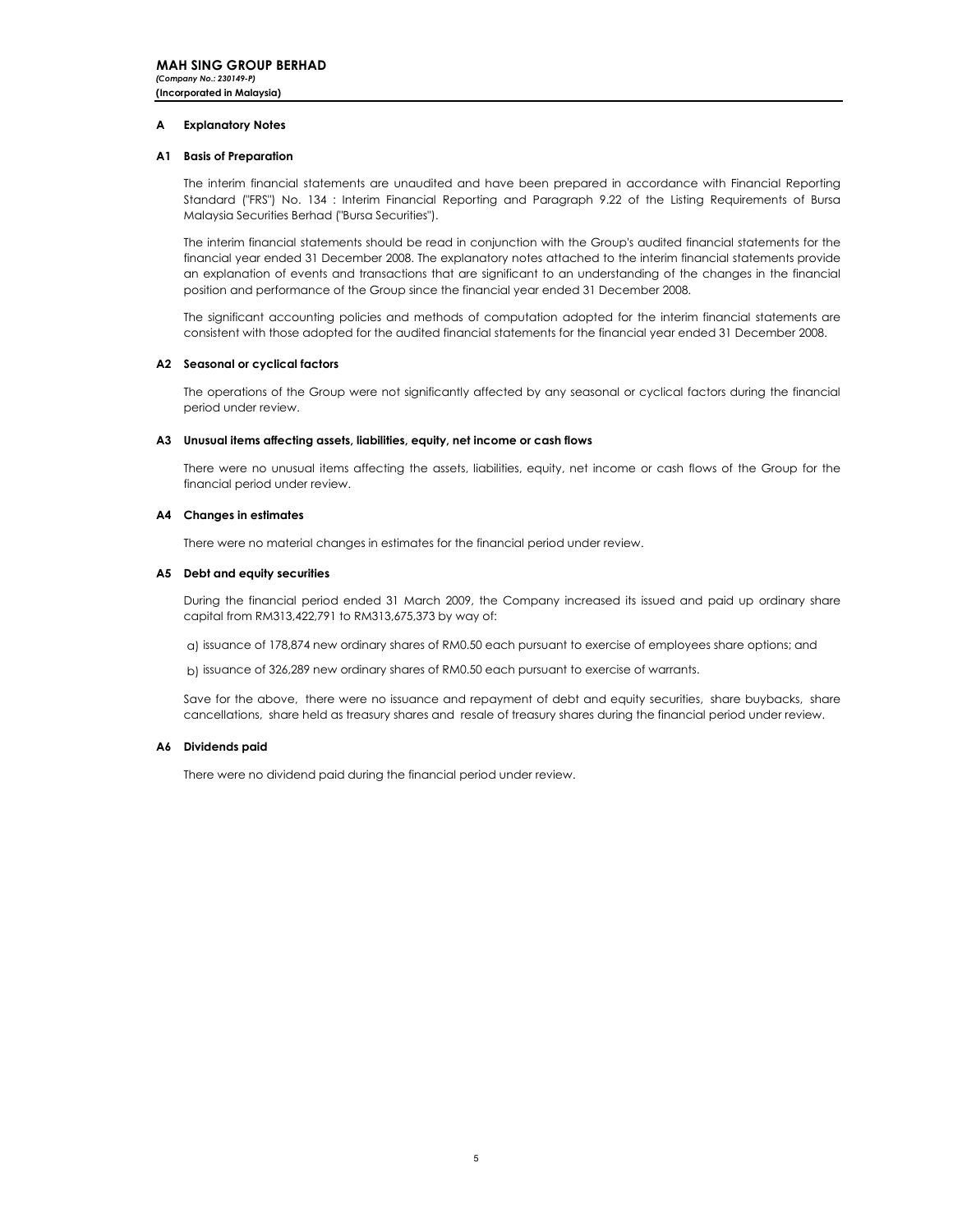#### A7 Segment reporting

#### Period ended 31 March 2009

|                                                                                |                |                 | Investment               |                    |                                    |
|--------------------------------------------------------------------------------|----------------|-----------------|--------------------------|--------------------|------------------------------------|
|                                                                                | Properties     | <b>Plastics</b> | Holding<br>& Others      | <b>Elimination</b> | Consolidated                       |
| <b>REVENUE</b>                                                                 | <b>RM'000</b>  | <b>RM'000</b>   | <b>RM'000</b>            | <b>RM'000</b>      | <b>RM'000</b>                      |
| <b>External Sales</b>                                                          | 121,695        | 27,803          | 817                      |                    | 150,315                            |
| Inter-segment                                                                  |                |                 | 7                        | (7)                |                                    |
| <b>Total revenue</b>                                                           | 121,695        | 27,803          | 824                      | (7)                | 150,315                            |
| <b>RESULTS</b>                                                                 |                |                 |                          |                    |                                    |
| <b>Operating profit</b>                                                        | 32,368         | 784             | (1,082)                  | (128)              | 31,942                             |
| Interest income<br><b>Finance costs</b><br>Income tax<br>Profit for the period |                |                 |                          |                    | (85)<br>(738)<br>(8,946)<br>22,173 |
| <b>OTHER INFORMATION</b>                                                       |                |                 |                          |                    |                                    |
| Capital expenditure<br>Depreciation and amortisation                           | 312<br>432     | 637<br>2,022    | 12<br>18                 |                    | 961<br>2,472                       |
| Period ended 31 March 2008                                                     |                |                 |                          |                    |                                    |
|                                                                                |                |                 | Investment<br>Holding    |                    |                                    |
|                                                                                | Properties     | Plastics        | & Others                 | Elimination        | Consolidated                       |
| <b>REVENUE</b>                                                                 | <b>RM'000</b>  | <b>RM'000</b>   | <b>RM'000</b>            | <b>RM'000</b>      | <b>RM'000</b>                      |
| <b>External Sales</b>                                                          | 103,535        | 36,116          | 1,014                    |                    | 140,665                            |
| Inter-segment                                                                  |                |                 | 28                       | (28)               |                                    |
| Total revenue                                                                  | 103,535        | 36,116          | 1,042                    | (28)               | 140,665                            |
| <b>RESULTS</b>                                                                 |                |                 |                          |                    |                                    |
| Operating profit                                                               | 32.168         | 1.640           | (2,167)                  | 588                | 32,229                             |
| Interest income                                                                |                |                 |                          |                    | (72)                               |
| Finance costs                                                                  |                |                 |                          |                    | (1, 242)                           |
| Income tax                                                                     |                |                 |                          |                    | (8,598)                            |
| Profit for the period                                                          |                |                 |                          |                    | 22,317                             |
| <b>OTHER INFORMATION</b>                                                       |                |                 |                          |                    |                                    |
| Capital expenditure                                                            | 665            | 4.072           | 12                       |                    | 4,749                              |
| Depreciation and amortisation                                                  | 420            | 1.622           | 7                        |                    | 2,049                              |
| Reversal of impairment loss                                                    | $\blacksquare$ | (18)            | $\overline{\phantom{a}}$ |                    | (18)                               |

#### A8 Valuation of property, plant and equipment

The valuation of property, plant and equipment have been brought forward without any amendment from annual financial statements for the financial year ended 31 December 2008.

#### A9 Material subsequent events

There were no material events subsequent to the balance sheet date that have not been reflected in the interim financial statements.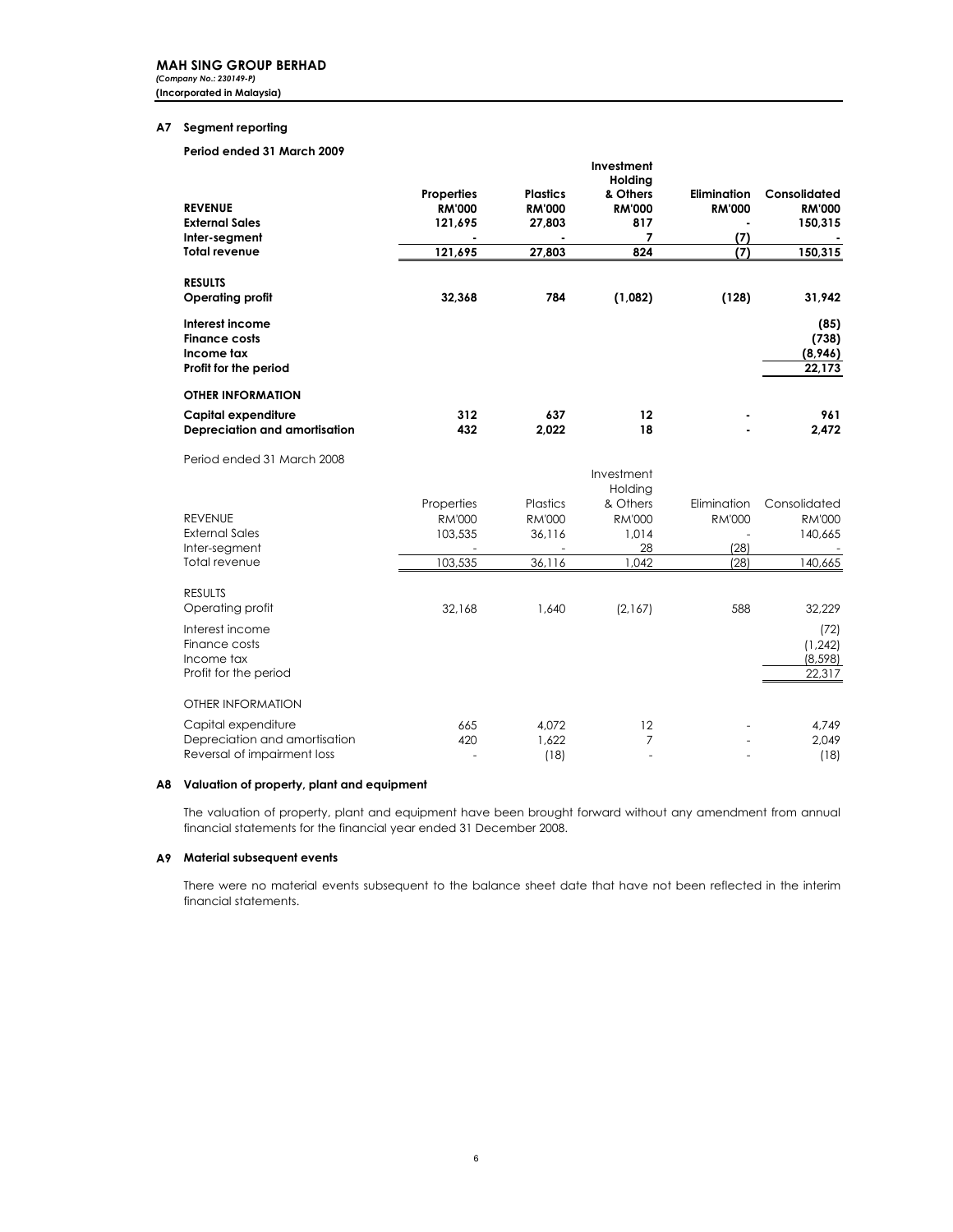### A10 Changes in the composition of the Group

There were no changes in the composition of the Group for the financial period under review.

#### A11 Changes in contingent liabilities or contingent assets

There were no changes in contingent liabilities or contingent assets of the Group since the last annual balance sheet date.

#### B Explanatory Notes Pursuant to Appendix 9B of the Listing Requirements of Bursa Malaysia Securities Berhad

#### B1 Review of Group performance

Notwithstanding the challenging operating environment, the Group recorded satisfactory results for the first quarter of FY2009, with profit after tax after minority interests ("PATMI") achieved at RM22.6 million against RM22.3 million for the previous year corresponding period.

The contributors for the financial period under review were the Group's residential projects such as Kemuning Residence, Hijauan Residence and Aman Perdana in the Klang Valley as well as Sierra Perdana, Austin Perdana and Sri Pulai Perdana in Johor Bahru and its commercial projects, namely The Icon Jalan Tun Razak and Southgate Commercial Centre in Kuala Lumpur. Apart from property development, the Group's plastics division also contributed to the earnings achieved.

To-date, the Group has 16 property development projects, all located in prime locations in Kuala Lumpur, Klang Valley, Johor Bahru in Iskandar Malaysia and Penang Island. New projects coming onstream are StarParc Point in Setapak, One Legenda in Cheras and the Hulu Langat project, all of which are in the Klang Valley, Sri Pulai Perdana 2 in Johor Bahru as well as Southbay Penang on Penang Island.

#### B2 Material change in profit before taxation for the current quarter as compared with the immediate preceding quarter

The Group recorded a profit before tax of RM31.1 million in the current quarter representing an increase of 16% compared to RM26.8 million in the immediate preceding quarter. The improvement is attributable mainly to better performance of the Group's property division.

#### B3 Prospects for the current financial year

The Group's Easy Home Ownership programme which includes various strategies such as the 5/95 scheme, low monthly payments for 5 years and other innovative promotional plans which fit buyers' financial needs has yielded strong sales of RM170 million in Q1 2009 as compared to RM115 million in Q1 2008. Besides stepping up efforts to ensure its offerings meet market demand, the Group continues to capitalise on its branding, product quality, location, concept and track record to sustain the momentum and to deliver credible sales results for financial year 2009.

The Group continues to be recognised locally and internationally for its efforts in product quality and branding. It was recently awarded The BrandLaureate's Best Brand - Property and The Asia Pacific Property Awards in association with CNBC Arabia for Best Mixed-Use Development for Aman Perdana and Best Office Development for Southgate Commercial Centre project. As part of the Group's commitment towards product quality, it has also adopted the Construction Quality Assessment System ("CONQUAS") certification for its commercial as well as residential projects.

Despite external challenges, the Group believes that strong liquidity, condusive financing environment, i.e. low interest rates coupled with improved equity market sentiments will generate positive wealth effect and the property market should improve further by early 2010.

The Group's healthy balance sheet and low gearing of 0.13 times as at 31 March 2009 allows it to plan ahead and acquire good land bank at the right timing. The following three-prong strategy of the Group in acquiring good landbank should enhance shareholders' value:

- i) the Group shall continue its cash generative, fast turnaround business model for niche, medium to high end landed residential and commercial projects;
- ii) it shall look into large landbank for potential mass housing project; and
- iii) the Group shall also continue to explore overseas opportunities in high population growth countries like China and Vietnam.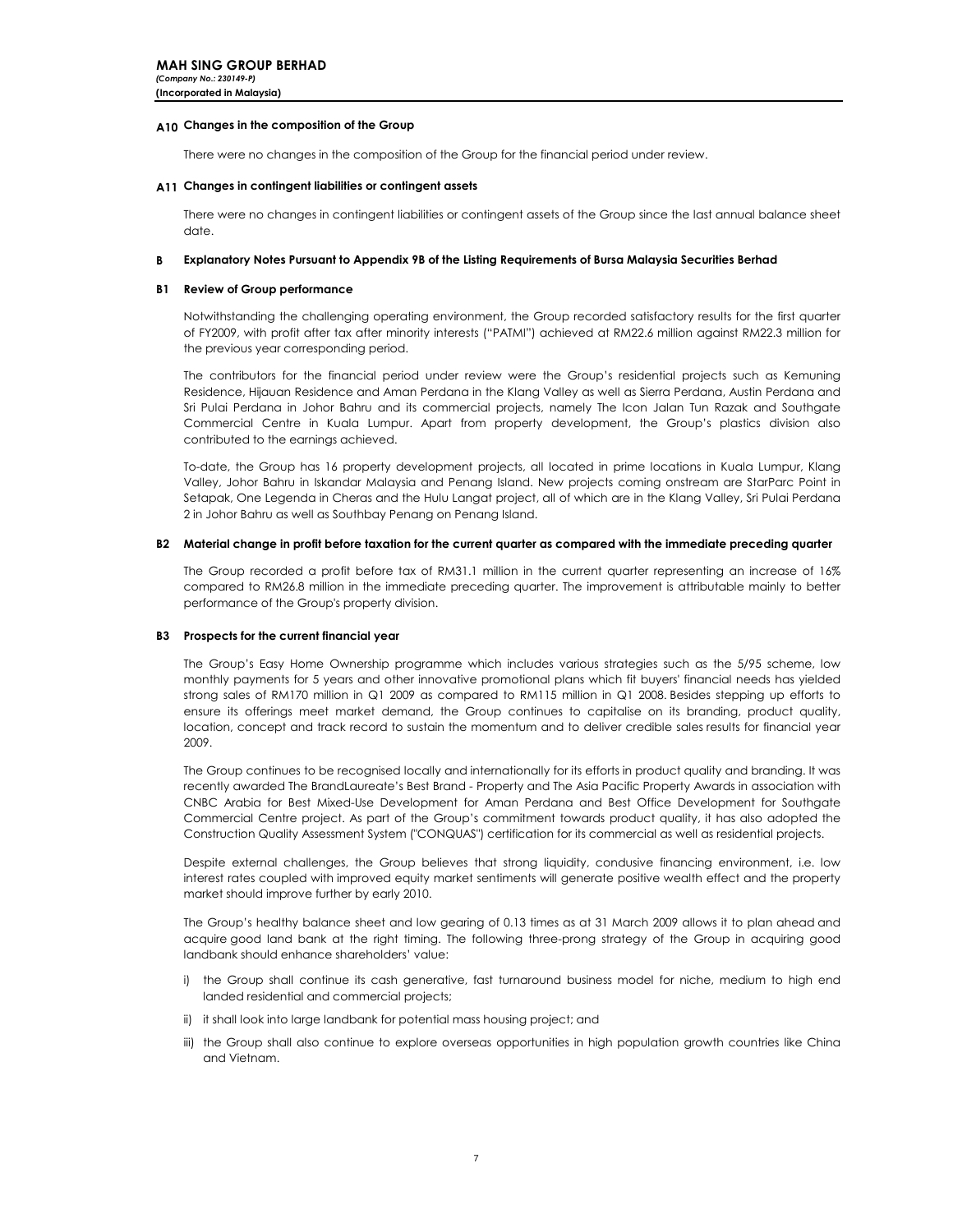#### B4 Profit forecast

Not applicable as the Group has not issued profit forecast or profit guarantee in a public document.

#### B5 Income tax expense

|                                         | 3 months ended                         |          | Period ended |          |  |  |            |  |
|-----------------------------------------|----------------------------------------|----------|--------------|----------|--|--|------------|--|
|                                         | 31/03/2009<br>31/03/2008<br>31/03/2009 |          |              |          |  |  | 31/03/2008 |  |
|                                         | (RM'000)                               | (RM'000) | (RM'000)     | (RM'000) |  |  |            |  |
| Current tax:                            |                                        |          |              |          |  |  |            |  |
| Malaysian income tax                    | 8,911                                  | 8.417    | 8.911        | 8,417    |  |  |            |  |
| Foreign tax                             |                                        | 181      |              | 181      |  |  |            |  |
|                                         | 8.911                                  | 8.598    | 8.911        | 8.598    |  |  |            |  |
| Under provision of Malaysian income tax |                                        |          |              |          |  |  |            |  |
| in prior year                           | 35                                     |          | 35           |          |  |  |            |  |
|                                         | 8.946                                  | 8.598    | 8.946        | 8.598    |  |  |            |  |

The effective tax rate of the Group for the current quarter and the financial period-to-date is higher than the applicable statutory tax rate mainly due to certain non-tax deductible expenses and pre-operating expenses of development projects.

#### B6 Profits/(losses) on sale of unquoted investments and/or properties

There were no profits/losses on sales of unquoted investments and/or properties which are not in the ordinary course of the Group's business for the current quarter and financial period-to-date under review.

#### B7 Quoted securities

The Group's dealings in quoted securities for the current quarter and financial period-to-date under review is as follows:

|                        | 3 months   | Period         |
|------------------------|------------|----------------|
|                        | ended      | ended          |
|                        | 31/03/2009 | 31/03/2009     |
|                        | (RM'000)   | (RM'000)       |
| Total sale proceeds    | າ          | $\overline{2}$ |
| Total gain on disposal |            |                |

The Group does not hold any quoted securities as at 31 March 2009.

#### B8 Status of corporate proposals

The following corporate proposal announced by the Company has not been completed as at 21 May 2009 (being the latest practicable date which is not earlier than 7 days from the date of issuance of this Interim Financial Statements):-

On 27 November 2007, the Company's wholly owned subsidiary company, Maxim Heights Sdn Bhd has entered into the following tripartite agreements with Majlis Agama Islam Wilayah Persekutuan and Prompt Symphony Sdn Bhd:

- i) Sale and Purchase Agreement for the proposed en bloc sale of net lettable area of 380,510 square feet in The Icon @ Mont Kiara, for a total cash consideration of RM285,382,500 ("Proposed MTK En Bloc Sale"); and
- ii) A Put and Call Option Agreement, at option consideration of RM1, for the sale of not less than 637 car park bays in The Icon @ Mont Kiara for a total cash consideration of RM19,900,000.

The proposed MTK En Bloc Sale has yet to become unconditional pending fulfillment of certain conditions precedent.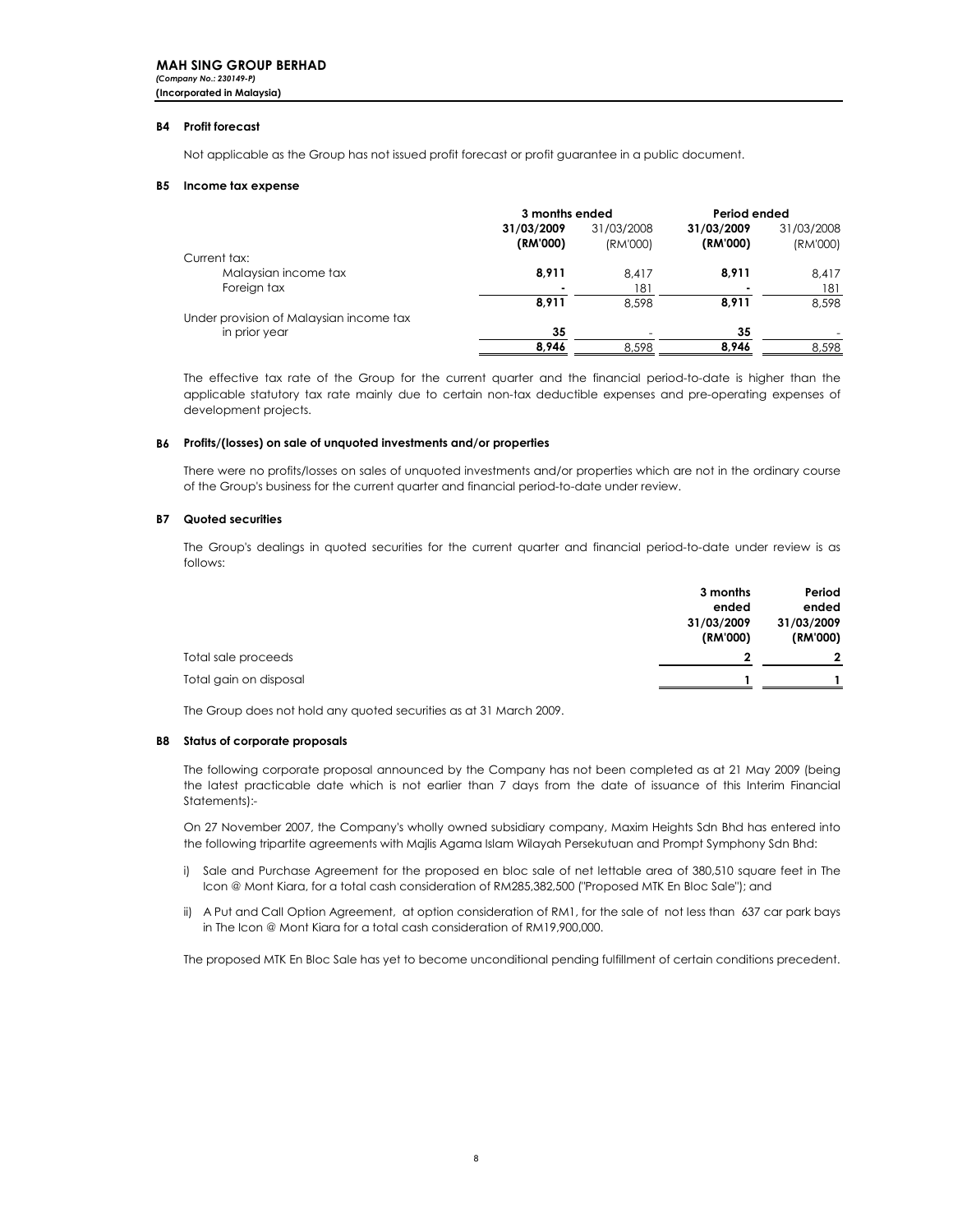#### B9 Group borrowings and debt securities

Total group borrowings as at 31 March 2009 are as follows:

|                                 | Secured<br>(RM'000) | Secured<br>(RM'000)    | Secured<br>(RM'000) | Unsecured<br>(RM'000) | Total<br>(RM'000) |
|---------------------------------|---------------------|------------------------|---------------------|-----------------------|-------------------|
| (Denominated in)                | (RM)                | (Indonesian<br>Rupiah) | (USD)               | (RM)                  |                   |
| Term loans payable              |                     |                        |                     |                       |                   |
| - within 12 months              | 39.916              | 1.012                  | 1.892               |                       | 42,820            |
| - after 12 months               | 196,582             | 1.997                  | 1.175               |                       | 199,754           |
|                                 | 236,498             | 3.009                  | 3,067               |                       | 242,574           |
| Short term borrowings           |                     | 308                    |                     | 2,030                 | 2,338             |
| <b>Bank overdrafts</b>          |                     | 438                    |                     |                       | 438               |
|                                 |                     | 746                    |                     | 2,030                 | 2.776             |
| Finance lease and hire purchase |                     |                        |                     |                       |                   |
| - within 12 months              | .264                | 58                     |                     |                       | 1,322             |
| - after 12 months               | .555                | 99                     |                     |                       | 1,654             |
|                                 | 2.819               | 157                    |                     |                       | 2,976             |
| Total                           | 239.317             | 3.912                  | 3.067               | 2.030                 | 248,326           |

#### B10 Off balance sheet financial instruments

a) A foreign subsidiary has entered into cross currency swap transaction contracts with a foreign bank with termination dates in October 2009 and June 2010 respectively.

As at 21 May 2009, the loan balance in foreign currency, the contractual foreign exchange rates and the contractual interest rates were as follows:

|                          | Currency          | RM         | Contractual rate  |                |
|--------------------------|-------------------|------------|-------------------|----------------|
| Hedged i <del>l</del> em | to be paid        | eauivalent | Forex rates       | Interest rates |
| Borrowing: USD 103,363   | Indonesian Rupiah | 364.871    | $1$ USD = Rp9.070 | 10.85%         |
| Borrowing: USD 508,338   | Indonesian Rupiah | 1,794,433  | $USD = Rp9,295$   | 13.30%         |

The cross currency swap contracts of the foreign subsidiary entitle it to pay interest at fixed rates on notional principal amounts.

b) Forward foreign exchange purchase contract entered into as at 21 May 2009 by a foreign subsidiary company amounted to RM0.22 million. The contract was entered into as a hedge for creditor denominated in foreign currency so as to limit the exposure of the Group to potential changes in foreign exchange rates. The forward contract matures in December 2009.

There is minimal credit risk for the above off balance sheet financial instruments because the contracts were entered into with a reputable bank.

#### B11 Material litigation

The Group is not engaged in any material litigation since 31 December 2008, being the latest annual balance sheet date until 21 May 2009, being the latest practicable date which is not earlier than 7 days from the date of issuance of this Interim Financial Statements.

#### B12 Dividend proposed

No dividend has been proposed in respect of the financial period ended 31 March 2009.